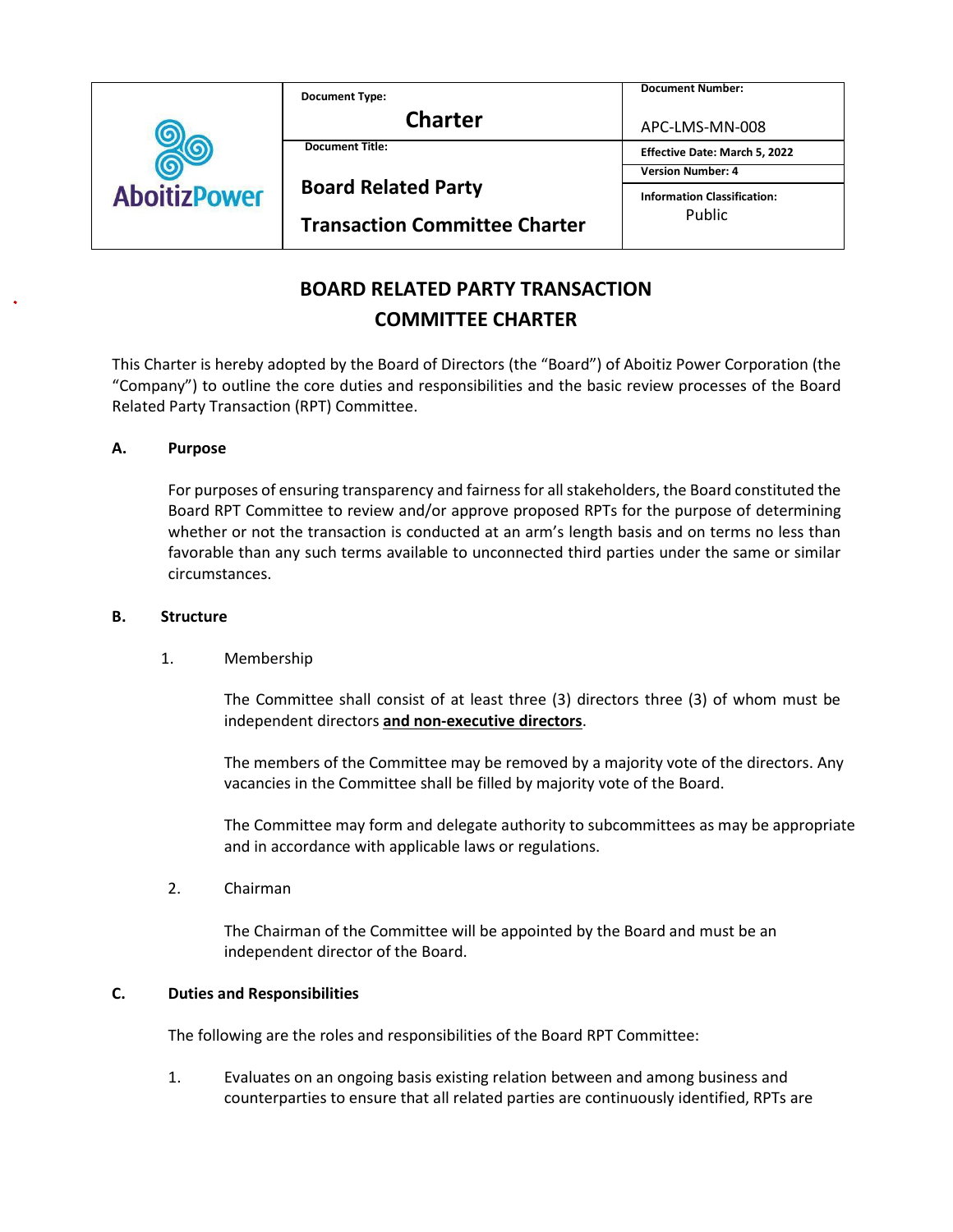monitored, and subsequent changes in relationships with counterparties (from nonrelated to related and vice versa) are captured. Related parties, RPTs and changes in relationships should be reflected in the relevant reports to the Board and regulators/supervisors;

- 2. Review and Approve all Material and Significant RPTs to ensure that these are not undertaken on more favorable economic terms (e.g. price, commissions, interest rates, fees, tenor, collateral requirement) to such related parties than similar transactions with non-related parties under similar circumstances and that no corporate or business resources of the Company are misappropriated or misapplied, and to determine any potential reputational risk issues that may arise as a result of or in connection with the transactions. In evaluating RPTs, the Committee takes into account, among others, the following:
	- (a) The related party's relationship to the company and interest in the transaction;
	- (b) The purpose and timing of the proposed Material and Significant RPTs
	- (c) The material facts of the proposed RPT, including the proposed aggregate value of such transaction;
	- (d) The benefits to the Company of the proposed RPT;
	- (e) The availability of other sources of comparable products or services; and
	- (f) An assessment of whether the proposed RPT is on terms and conditions that are comparable to the terms generally available to an unrelated party under similar circumstances. The Company should have an effective price discovery system in place and exercise due diligence in determining a fair price for RPTs.
- 3. Ensures that appropriate disclosures are made, and/or information is provided to regulatory and supervisory authorities relating to the Company's RPT exposures, and policies on conflicts of interest or potential conflicts of interest. The disclosure should include information on the approach to managing material conflicts of interest that are inconsistent with such policies, and conflicts that could arise as a result of the Company's affiliation or transactions with other related parties;
- 4. Reports to the Board on a regular basis, the status and aggregate exposures to each related party, as well as the total amount of exposures to all related parties;
- 5. Ensures that transactions with related parties, including write-off of exposures are subject to a periodic independent review or audit process; and
- 6. Oversees the implementation of the system for identifying, monitoring, measuring, controlling, and reporting RPTs, including a periodic review of RPT policies and procedures.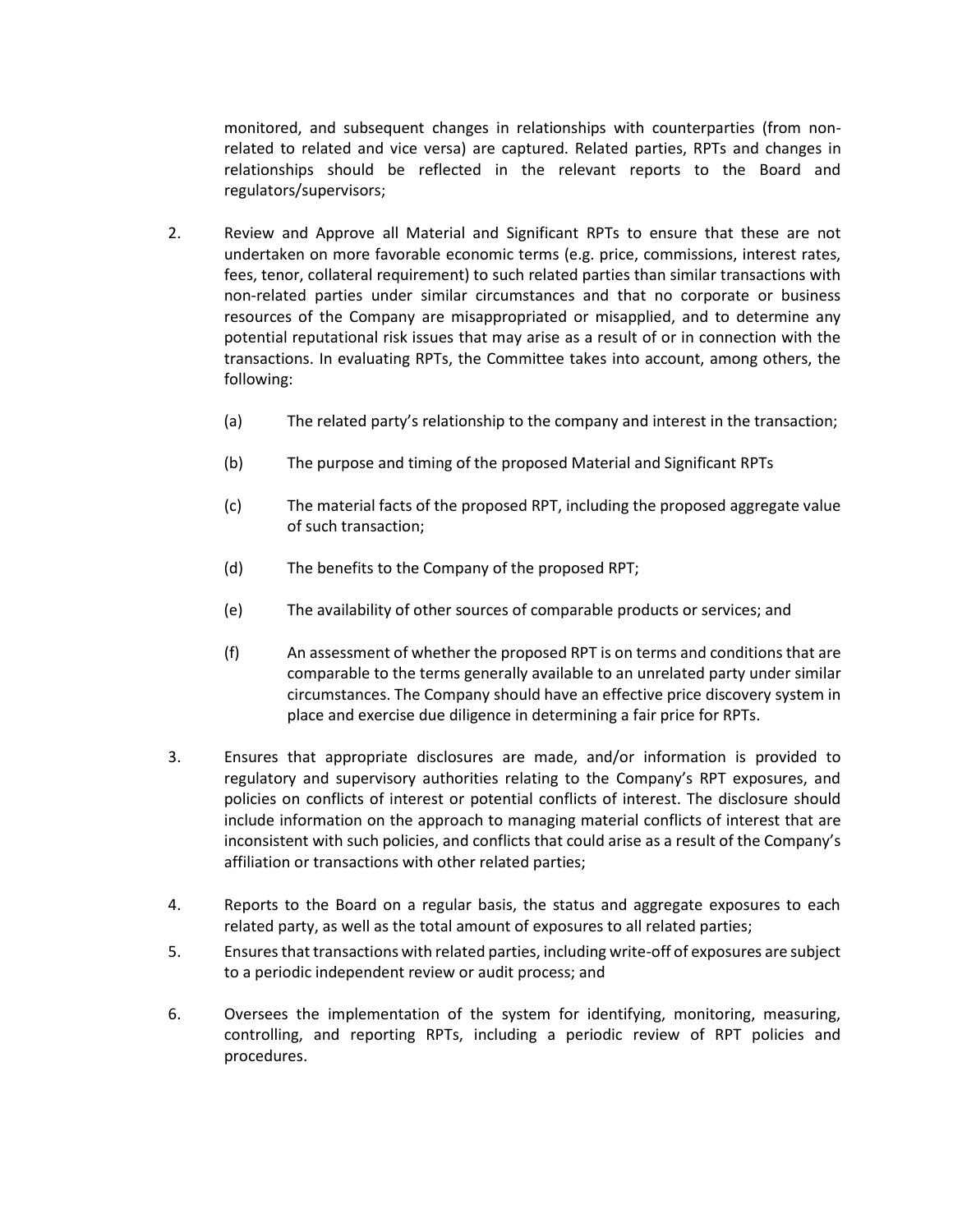## **D. Meetings of the Board Related Party Transaction Committee**

# 1. Frequency of Meetings

The Committee shall formally meet at least two (2) times a year to discharge its duties and responsibilities as outlined herein. In addition to regular meetings, special meetings can be called by the chairman of the Committee or any two members as required.

## 2. Notice of Meetings

The notice of the Committee meetings shall be given at four (4) weeks prior to the scheduled meeting. Notices for special meetings may be sent at least two (2) business days before the date of the special meeting. Notices may be sent in writing, through electronic mail, or by telefacsimile, among others.

#### 3. Agenda

The chairman, in consultation with the other members of the Committee, shall propose a list of items to be addressed by the Committee during the year. The chairman shall ensure that the agenda for each Committee meeting is circulated to each member of the Committee two (2) weeks prior to the meeting and the presentation materials shall be circulated five (5) days prior to the date of actual meeting in accordance with the existing Board Charter of the Company.

## 4. Quorum and Voting

A majority of the members of the Committee present in person or by means of a videoconference, teleconference, or other modes of communication in which all persons participating in the meeting can completely and clearly hear each other shall constitute a quorum. The members participating in the meeting shall have received the agenda and all the materials for the meeting in accordance with the Board Charter of the Company.

The majority vote of all the Members shall be required for the Committee to approve, authorize, or take any action. A majority vote of the Committee is required to endorse a Material and Significant RPT to the full Board for consideration and approval.

5. Secretary

The incumbent Corporate Secretary of the Company shall act as the secretary of the Committee.

6. Minutes

All Committee meetings must be duly documented and filed, and shall be maintained with the books and records of the Company. The minutes of the Committee meetings must be available for review and approval not more than five (5) business days after the meeting and for signature at the next committee meeting.